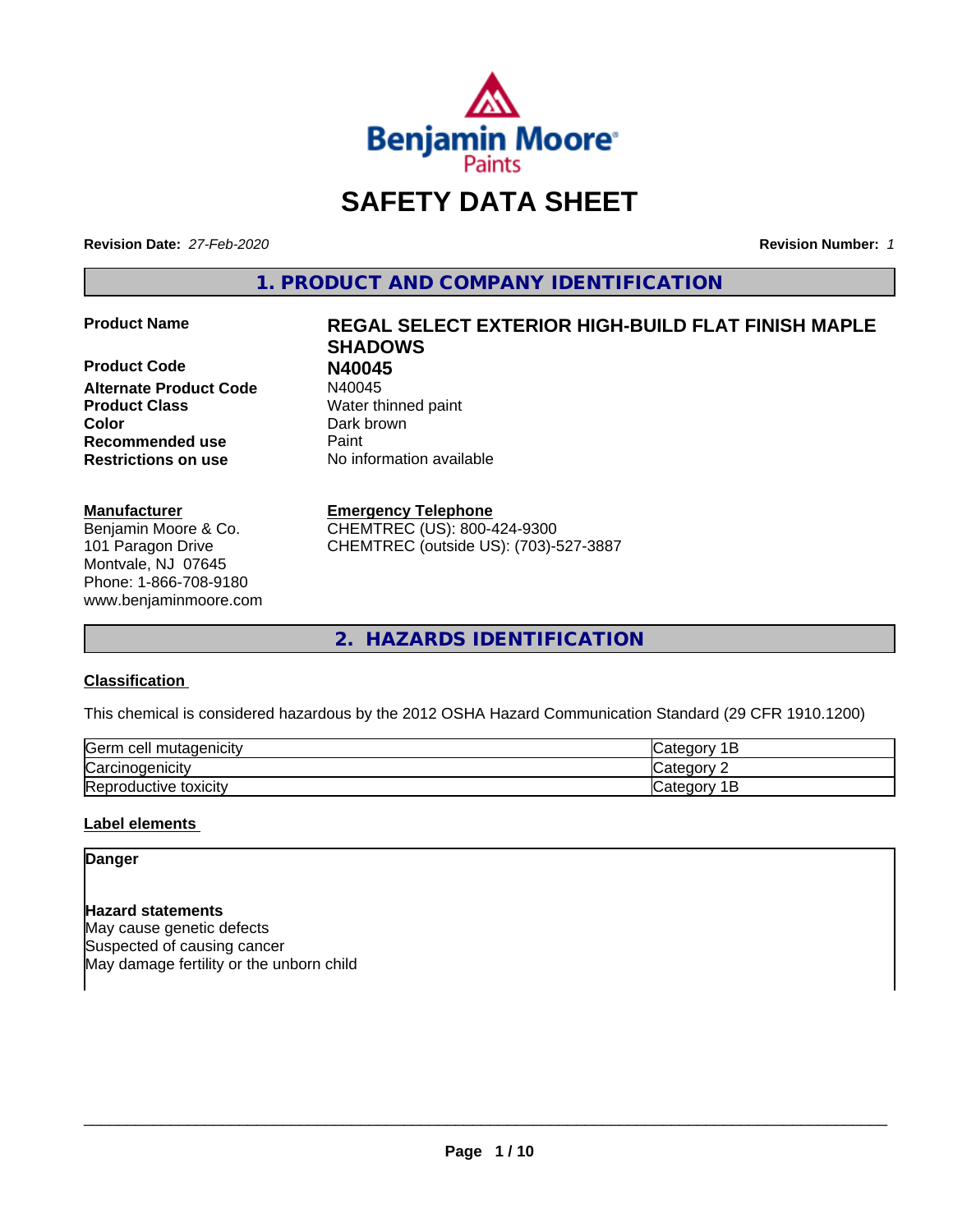

**Appearance** liquid **Odor in the original of the original of the original of the original of the original of the original of the original of the original of the original of the original of the original of the original of t** 

# **Precautionary Statements - Prevention**

Obtain special instructions before use Do not handle until all safety precautions have been read and understood Use personal protective equipment as required

### **Precautionary Statements - Response**

IF exposed or concerned: Get medical advice/attention

# **Precautionary Statements - Storage**

Store locked up

# **Precautionary Statements - Disposal**

Dispose of contents/container to an approved waste disposal plant

#### **Hazards not otherwise classified (HNOC)**

Not applicable

#### **Other information**

No information available

# **3. COMPOSITION INFORMATION ON COMPONENTS**

| <b>Chemical name</b>                         | CAS No.    | Weight-%    |
|----------------------------------------------|------------|-------------|
| Nepheline syenite                            | 37244-96-5 | $20 - 25$   |
| Titanium dioxide                             | 13463-67-7 | - 5         |
| Diatomaceous earth                           | 61790-53-2 | - 5         |
| Sodium C14-C16 olefin sulfonate              | 68439-57-6 | $0.1 - 0.5$ |
| Carbamic acid, 1H-benzimidazol-2-yl-, methyl | 10605-21-7 | $0.1 - 0.5$ |
| ester                                        |            |             |
| Carbon black                                 | 1333-86-4  | $0.1 - 0.5$ |

# **4. FIRST AID MEASURES**

| <b>General Advice</b> | If symptoms persist, call a physician. Show this safety data sheet to the doctor in<br>attendance.       |
|-----------------------|----------------------------------------------------------------------------------------------------------|
| <b>Eye Contact</b>    | Rinse thoroughly with plenty of water for at least 15 minutes and consult a<br>physician.                |
| <b>Skin Contact</b>   | Wash off immediately with soap and plenty of water while removing all<br>contaminated clothes and shoes. |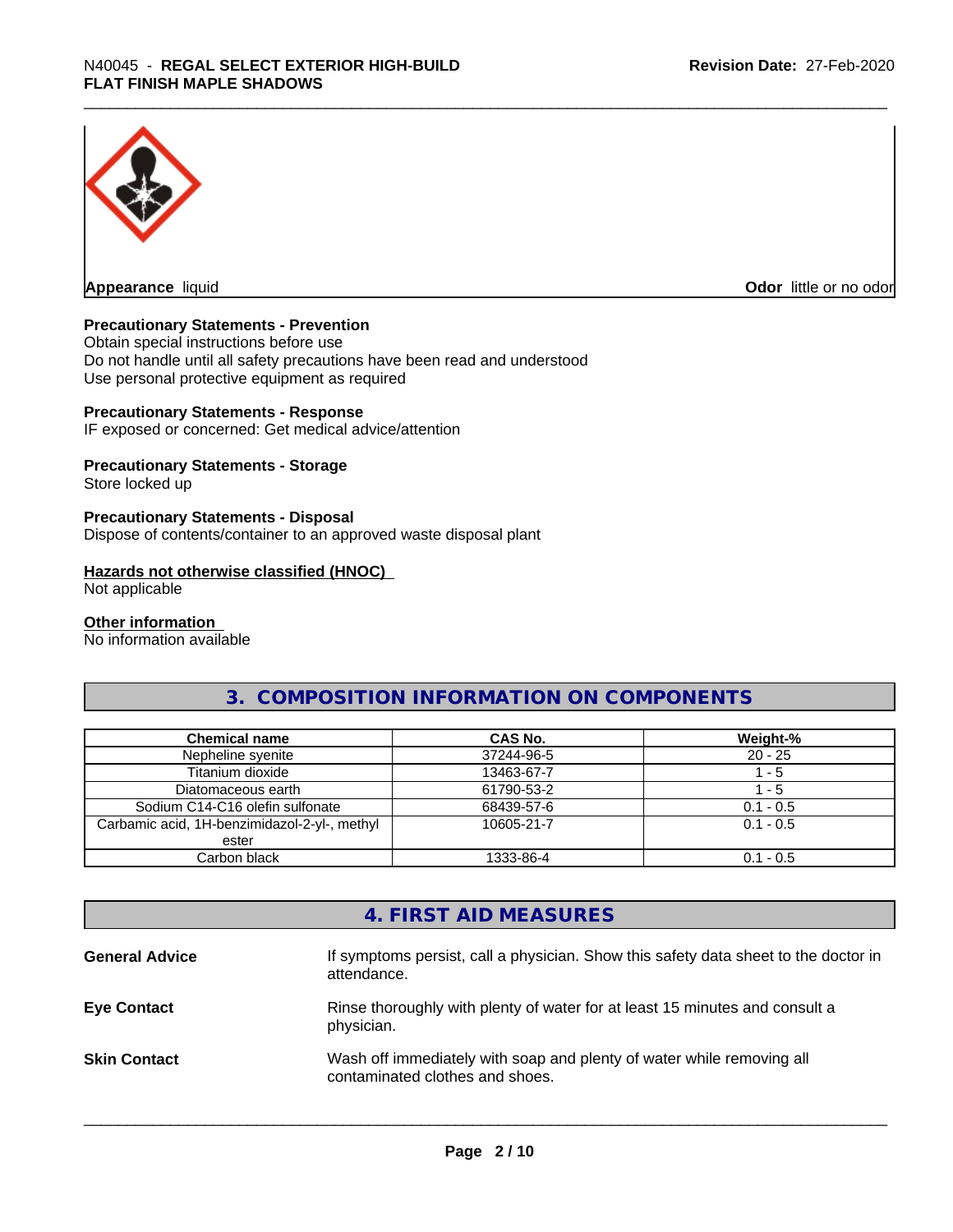| <b>Inhalation</b>                                          |                                                               | Move to fresh air. If symptoms persist, call a physician.                                                                                    |                                                    |                                                                                                            |
|------------------------------------------------------------|---------------------------------------------------------------|----------------------------------------------------------------------------------------------------------------------------------------------|----------------------------------------------------|------------------------------------------------------------------------------------------------------------|
| Ingestion                                                  |                                                               | Clean mouth with water and afterwards drink plenty of water. Consult a physician<br>if necessary.                                            |                                                    |                                                                                                            |
| <b>Most Important</b><br><b>Symptoms/Effects</b>           |                                                               | None known.                                                                                                                                  |                                                    |                                                                                                            |
|                                                            | <b>Notes To Physician</b>                                     | Treat symptomatically.                                                                                                                       |                                                    |                                                                                                            |
|                                                            |                                                               |                                                                                                                                              | 5. FIRE-FIGHTING MEASURES                          |                                                                                                            |
|                                                            | <b>Suitable Extinguishing Media</b>                           |                                                                                                                                              |                                                    | Use extinguishing measures that are appropriate to local<br>circumstances and the surrounding environment. |
| Protective equipment and precautions for firefighters      |                                                               | As in any fire, wear self-contained breathing apparatus<br>pressure-demand, MSHA/NIOSH (approved or equivalent)<br>and full protective gear. |                                                    |                                                                                                            |
| <b>Specific Hazards Arising From The Chemical</b>          |                                                               | Closed containers may rupture if exposed to fire or<br>extreme heat.                                                                         |                                                    |                                                                                                            |
|                                                            | <b>Sensitivity to mechanical impact</b>                       |                                                                                                                                              | No                                                 |                                                                                                            |
|                                                            | Sensitivity to static discharge                               |                                                                                                                                              | No                                                 |                                                                                                            |
| <b>Flash Point Data</b><br><b>Method</b>                   | Flash point (°F)<br>Flash Point (°C)                          |                                                                                                                                              | Not applicable<br>Not applicable<br>Not applicable |                                                                                                            |
|                                                            | <b>Flammability Limits In Air</b>                             |                                                                                                                                              |                                                    |                                                                                                            |
|                                                            | Lower flammability limit:<br><b>Upper flammability limit:</b> |                                                                                                                                              | Not applicable<br>Not applicable                   |                                                                                                            |
| <b>NFPA</b>                                                | Health: 2                                                     | Flammability: 0                                                                                                                              | Instability: 0                                     | Special: Not Applicable                                                                                    |
| <b>NFPA Legend</b><br>0 - Not Hazardous<br><b>Clighthe</b> |                                                               |                                                                                                                                              |                                                    |                                                                                                            |

- Slightly
- 2 Moderate
- 3 High
- 4 Severe

*The ratings assigned are only suggested ratings, the contractor/employer has ultimate responsibilities for NFPA ratings where this system is used.*

*Additional information regarding the NFPA rating system is available from the National Fire Protection Agency (NFPA) at www.nfpa.org.*

# **6. ACCIDENTAL RELEASE MEASURES**

**Personal Precautions** Avoid contact with skin, eyes and clothing. Ensure adequate ventilation.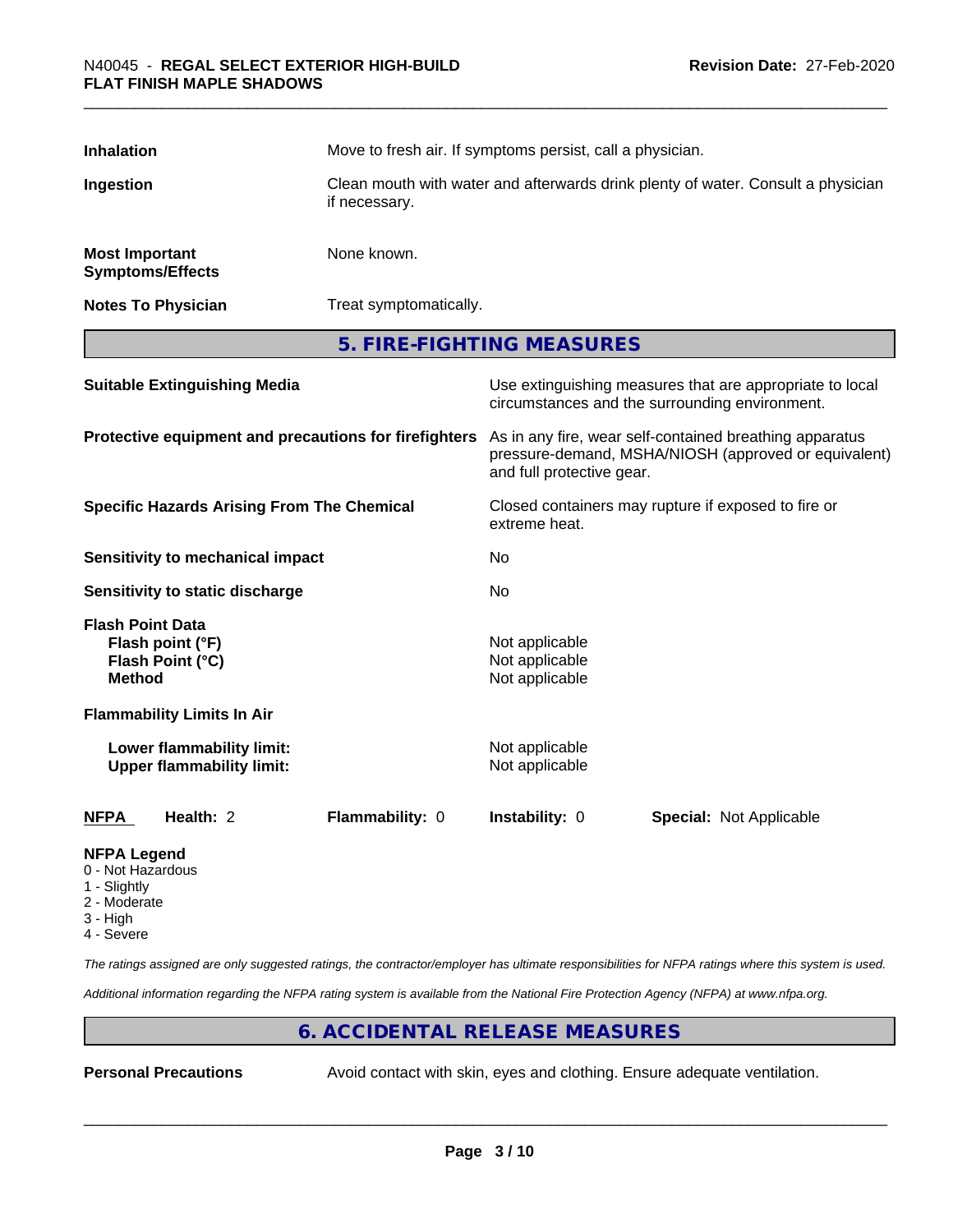| <b>Other Information</b>         | Prevent further leakage or spillage if safe to do so.                                                                                                                            |
|----------------------------------|----------------------------------------------------------------------------------------------------------------------------------------------------------------------------------|
| <b>Environmental precautions</b> | See Section 12 for additional Ecological Information.                                                                                                                            |
| <b>Methods for Cleaning Up</b>   | Soak up with inert absorbent material. Sweep up and shovel into suitable<br>containers for disposal.                                                                             |
|                                  | 7. HANDLING AND STORAGE                                                                                                                                                          |
| <b>Handling</b>                  | Avoid contact with skin, eyes and clothing. Avoid breathing vapors, spray mists or<br>sanding dust. In case of insufficient ventilation, wear suitable respiratory<br>equipment. |
| <b>Storage</b>                   | Keep container tightly closed. Keep out of the reach of children.                                                                                                                |
| <b>Incompatible Materials</b>    | No information available                                                                                                                                                         |
|                                  |                                                                                                                                                                                  |

# **8. EXPOSURE CONTROLS/PERSONAL PROTECTION**

# **Exposure Limits**

| <b>Chemical name</b> | <b>ACGIH TLV</b>                              | <b>OSHA PEL</b>            |
|----------------------|-----------------------------------------------|----------------------------|
| Titanium dioxide     | TWA: $10 \text{ ma/m}^3$                      | 15 mg/m $3$ - TWA          |
| Diatomaceous earth   | N/E                                           |                            |
|                      |                                               | 20 mppcf - TWA             |
| Carbon black         | TWA: $3 \text{ mg/m}^3$ inhalable particulate | $3.5 \text{ mg/m}^3$ - TWA |
|                      | matter                                        |                            |

# **Legend**

ACGIH - American Conference of Governmental Industrial Hygienists Exposure Limits OSHA - Occupational Safety & Health Administration Exposure Limits N/E - Not Established

**Engineering Measures** Ensure adequate ventilation, especially in confined areas.

### **Personal Protective Equipment**

| <b>Eye/Face Protection</b>    | Safety glasses with side-shields.                                                                                                                                                                                                                                                                                                                                   |
|-------------------------------|---------------------------------------------------------------------------------------------------------------------------------------------------------------------------------------------------------------------------------------------------------------------------------------------------------------------------------------------------------------------|
| <b>Skin Protection</b>        | Protective gloves and impervious clothing.                                                                                                                                                                                                                                                                                                                          |
| <b>Respiratory Protection</b> | Use only with adequate ventilation. In operations where exposure limits are<br>exceeded, use a NIOSH approved respirator that has been selected by a<br>technically qualified person for the specific work conditions. When spraying the<br>product or applying in confined areas, wear a NIOSH approved respirator<br>specified for paint spray or organic vapors. |
| <b>Hygiene Measures</b>       | Avoid contact with skin, eyes and clothing. Remove and wash contaminated                                                                                                                                                                                                                                                                                            |

# **9. PHYSICAL AND CHEMICAL PROPERTIES**

clothing before re-use. Wash thoroughly after handling.

**Appearance** liquid **and a limitation of the contract of the contract of the contract of the contract of the contract of the contract of the contract of the contract of the contract of the contract of the contract of the c** 

little or no odor **Odor Threshold No information available No information available**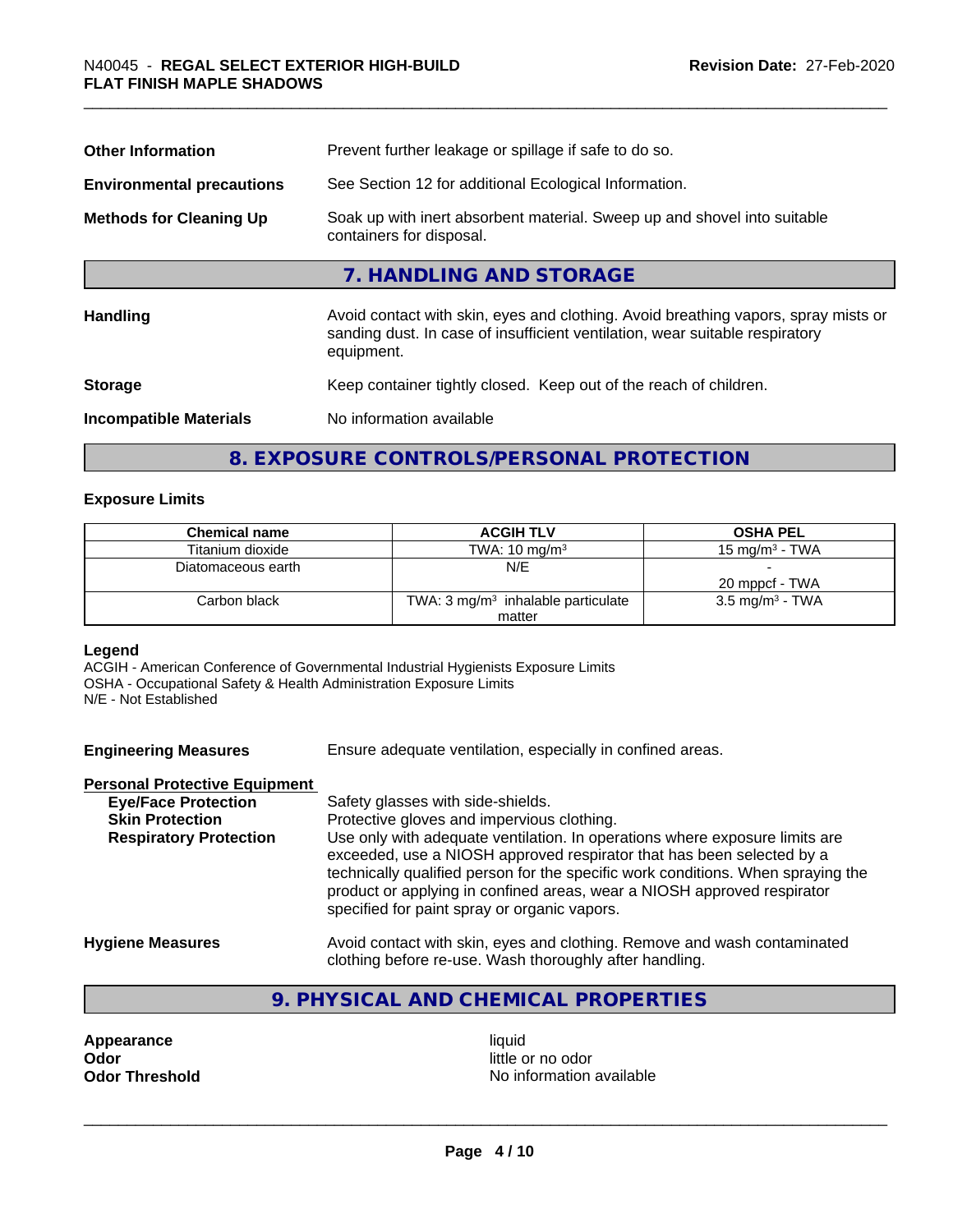**Density (lbs/gal)** 10.6 - 11.0<br> **Specific Gravity** 1.27 - 1.31 **Specific Gravity pH** No information available **Viscosity (cps)** No information available **Solubility(ies)** No information available **Water solubility** No information available **Evaporation Rate** Note 2008 and 2009 No information available **Vapor pressure** No information available in the North American Monte available in the North American available **Vapor density** No information available values and values of  $\alpha$  No information available **Wt. % Solids** 50 - 60 **Vol. % Solids** 35 - 45 **Wt. % Volatiles** 40 - 50 **Vol. % Volatiles** 55 - 65 **VOC Regulatory Limit (g/L)** < 50 **Boiling Point (°F)** 212 **Boiling Point (°C)** 100 **Freezing point (°F)** 32 **Freezing Point (°C)** 0 **Flash point (°F)**<br> **Flash Point (°C)**<br> **Flash Point (°C)**<br> **C Flash Point (°C) Method** Not applicable **Flammability (solid, gas)** Not applicable **Upper flammability limit:**<br> **Lower flammability limit:**<br>
Not applicable<br>
Not applicable **Lower flammability limit:**<br> **Autoignition Temperature (°F)** Not applicable havailable available **Autoignition Temperature (°F)**<br> **Autoignition Temperature (°C)** No information available **Autoignition Temperature (°C) Decomposition Temperature (°F)** No information available **Decomposition Temperature (°C)**<br> **Partition coefficient**<br> **Partition coefficient**<br> **No** information available

**No information available** 

# **10. STABILITY AND REACTIVITY**

| <b>Reactivity</b>                       | Not Applicable                           |
|-----------------------------------------|------------------------------------------|
| <b>Chemical Stability</b>               | Stable under normal conditions.          |
| <b>Conditions to avoid</b>              | Prevent from freezing.                   |
| <b>Incompatible Materials</b>           | No materials to be especially mentioned. |
| <b>Hazardous Decomposition Products</b> | None under normal use.                   |
| Possibility of hazardous reactions      | None under normal conditions of use.     |

# **11. TOXICOLOGICAL INFORMATION**

# **Product Information**

### **Information on likely routes of exposure**

**Principal Routes of Exposure** Eye contact, skin contact and inhalation.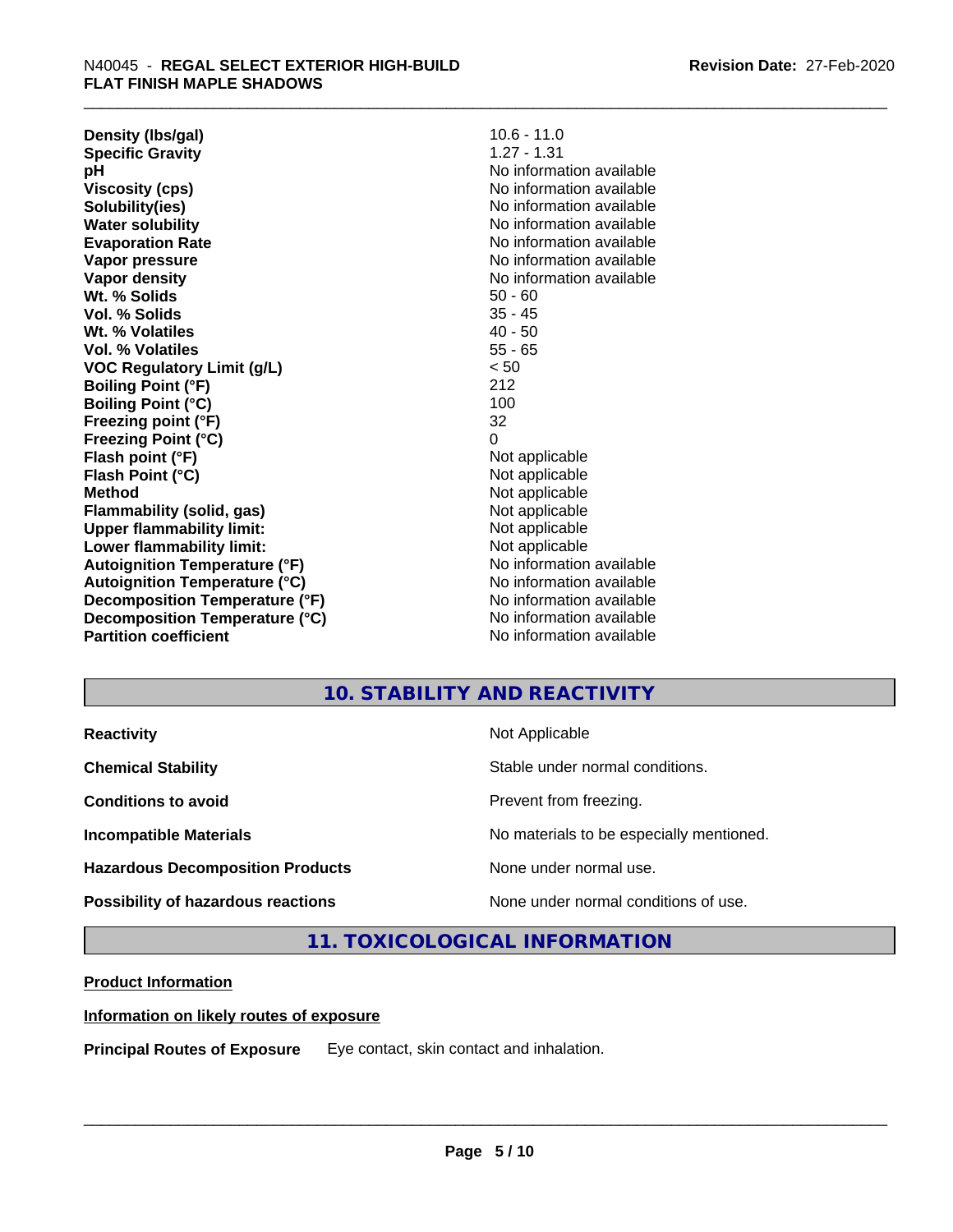| <b>Acute Toxicity</b>           |                                                                                            |
|---------------------------------|--------------------------------------------------------------------------------------------|
| <b>Product Information</b>      | No information available                                                                   |
|                                 | Symptoms related to the physical, chemical and toxicological characteristics               |
| <b>Symptoms</b>                 | No information available                                                                   |
|                                 | Delayed and immediate effects as well as chronic effects from short and long-term exposure |
| Eye contact                     | May cause slight irritation.                                                               |
| <b>Skin contact</b>             | Substance may cause slight skin irritation. Prolonged or repeated contact may dry          |
|                                 | skin and cause irritation.                                                                 |
| <b>Inhalation</b>               | May cause irritation of respiratory tract.                                                 |
| Ingestion                       | Ingestion may cause gastrointestinal irritation, nausea, vomiting and diarrhea.            |
| <b>Sensitization</b>            | No information available                                                                   |
| <b>Neurological Effects</b>     | No information available.                                                                  |
| <b>Mutagenic Effects</b>        | Suspected of causing genetic defects.                                                      |
| <b>Reproductive Effects</b>     | May damage fertility or the unborn child.                                                  |
| <b>Developmental Effects</b>    | No information available.                                                                  |
| <b>Target organ effects</b>     | No information available.                                                                  |
| <b>STOT - single exposure</b>   | No information available.                                                                  |
| <b>STOT - repeated exposure</b> | No information available.                                                                  |
| Other adverse effects           | No information available.                                                                  |
| <b>Aspiration Hazard</b>        | No information available                                                                   |
|                                 |                                                                                            |

# **Numerical measures of toxicity**

**The following values are calculated based on chapter 3.1 of the GHS document**

# **Component Information**

| Chemical name                       | Oral LD50             | Dermal LD50                         | Inhalation LC50 |
|-------------------------------------|-----------------------|-------------------------------------|-----------------|
| Titanium dioxide                    | $> 10000$ mg/kg (Rat) |                                     |                 |
| 13463-67-7                          |                       |                                     |                 |
| Sodium C14-C16 olefin sulfonate     | $= 2220$ mg/kg (Rat)  | $>$ 740 mg/kg (Rabbit)              |                 |
| 68439-57-6                          |                       |                                     |                 |
| Carbamic acid.                      | $>$ 5050 mg/kg (Rat)  | $> 10000$ mg/kg (Rabbit) = 2 g/kg ( |                 |
| 1H-benzimidazol-2-yl-, methyl ester | $= 6400$ mg/kg (Rat)  | $Rat$ = 8500 mg/kg (Rabbit)         |                 |
| 10605-21-7                          |                       |                                     |                 |
| Carbon black                        | $> 15400$ mg/kg (Rat) | $>$ 3 g/kg (Rabbit)                 |                 |
| 1333-86-4                           |                       |                                     |                 |

# **Chronic Toxicity**

# **Carcinogenicity**

*The information below indicateswhether each agency has listed any ingredient as a carcinogen:.*

| <b>Chemical name</b> | <b>IARC</b>         | <b>NTP</b> | <b>OSHA</b> |
|----------------------|---------------------|------------|-------------|
|                      | 2B - Possible Human |            | Listed      |
| Titanium dioxide     | Carcinoɑen          |            |             |
|                      | 2B - Possible Human |            | Listed      |
| Carbon black         | Carcinoɑen          |            |             |

• Although IARC has classified titanium dioxide as possibly carcinogenic to humans (2B), their summary concludes:<br> **Page 6/10**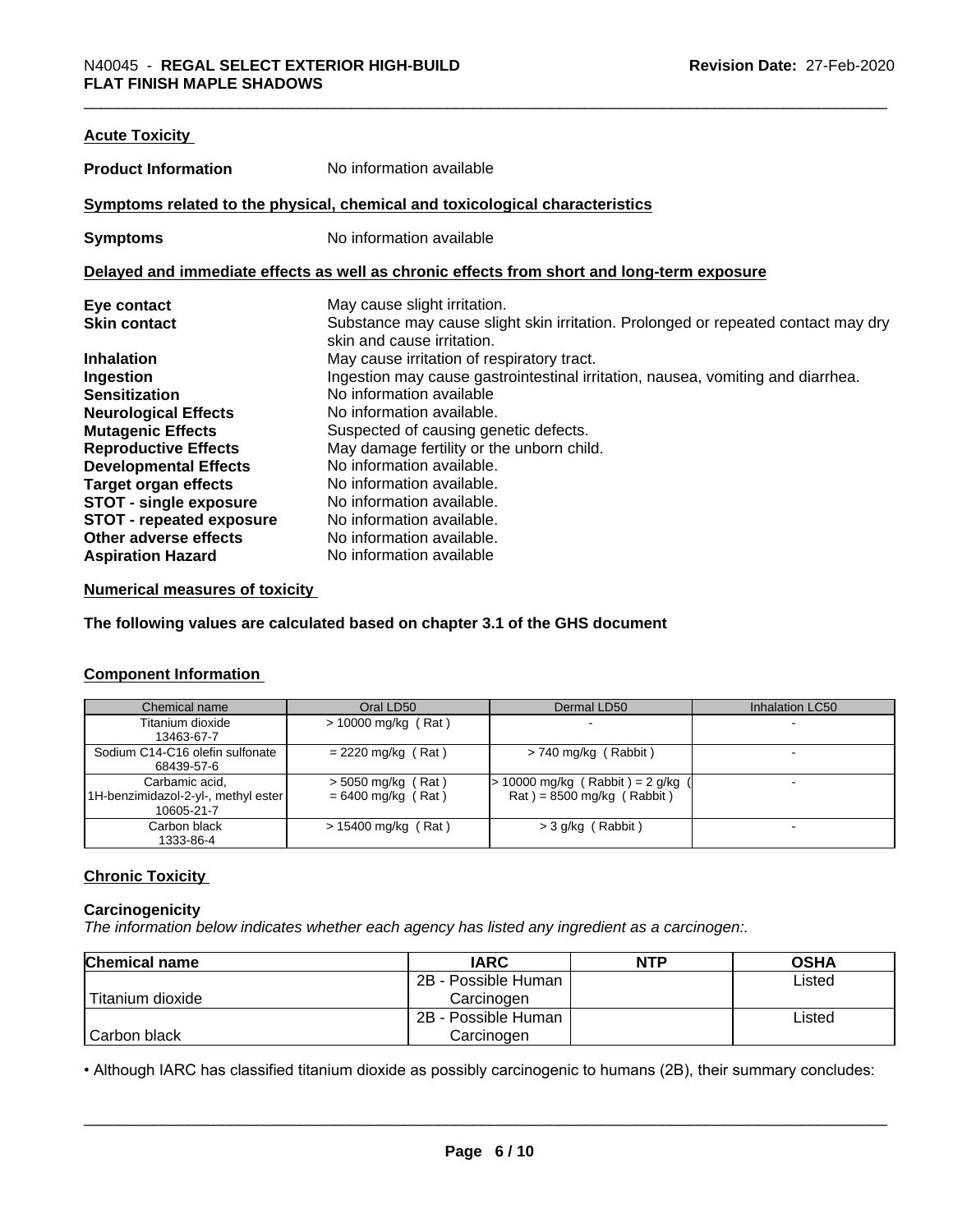"No significant exposure to titanium dioxide is thought to occur during the use of products in which titanium dioxide is bound to other materials, such as paint."

### **Legend**

IARC - International Agency for Research on Cancer NTP - National Toxicity Program OSHA - Occupational Safety & Health Administration

**12. ECOLOGICAL INFORMATION**

# **Ecotoxicity Effects**

The environmental impact of this product has not been fully investigated.

# **Product Information**

# **Acute Toxicity to Fish**

No information available

# **Acute Toxicity to Aquatic Invertebrates**

No information available

# **Acute Toxicity to Aquatic Plants**

No information available

# **Persistence / Degradability**

No information available.

# **Bioaccumulation**

No information available.

### **Mobility in Environmental Media**

No information available.

### **Ozone**

No information available

### **Component Information**

### **Acute Toxicity to Fish**

Titanium dioxide  $LC50:$  > 1000 mg/L (Fathead Minnow - 96 hr.) Carbamic acid, 1H-benzimidazol-2-yl-, methyl ester LC50: 1.5 mg/L (Rainbow Trout - 96 hr.)

### **Acute Toxicity to Aquatic Invertebrates**

Carbamic acid, 1H-benzimidazol-2-yl-, methyl ester LC50: 0.22 mg/L (water flea - 48 hr.)

### **Acute Toxicity to Aquatic Plants**

No information available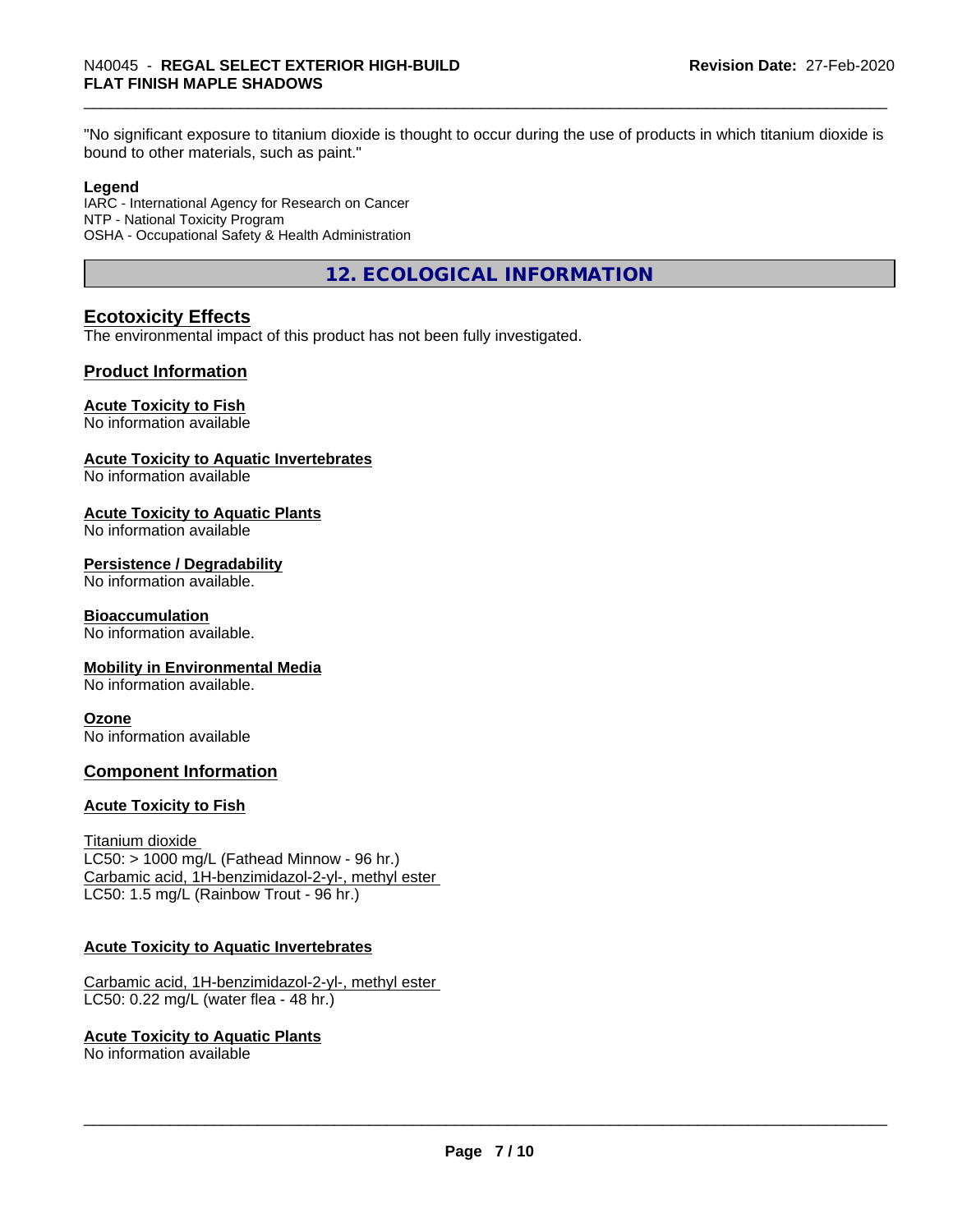|                              | 13. DISPOSAL CONSIDERATIONS                                                                                                                                                                                               |
|------------------------------|---------------------------------------------------------------------------------------------------------------------------------------------------------------------------------------------------------------------------|
| <b>Waste Disposal Method</b> | Dispose of in accordance with federal, state, and local regulations. Local<br>requirements may vary, consult your sanitation department or state-designated<br>environmental protection agency for more disposal options. |
|                              | 14. TRANSPORT INFORMATION                                                                                                                                                                                                 |
| <b>DOT</b>                   | Not regulated                                                                                                                                                                                                             |
| <b>ICAO/IATA</b>             | Not regulated                                                                                                                                                                                                             |
| <b>IMDG/IMO</b>              | Not regulated                                                                                                                                                                                                             |
|                              | <b>15. REGULATORY INFORMATION</b>                                                                                                                                                                                         |
|                              |                                                                                                                                                                                                                           |

# **International Inventories**

| <b>TSCA: United States</b> | Yes - All components are listed or exempt. |
|----------------------------|--------------------------------------------|
| <b>DSL: Canada</b>         | Yes - All components are listed or exempt. |

# **Federal Regulations**

#### **SARA 311/312 hazardous categorization**

| Acute health hazard               | Nο  |
|-----------------------------------|-----|
| Chronic Health Hazard             | Yes |
| Fire hazard                       | Nο  |
| Sudden release of pressure hazard | N٥  |
| Reactive Hazard                   | N٥  |

### **SARA 313**

Section 313 of Title III of the Superfund Amendments and Reauthorization Act of 1986 (SARA). This product contains a chemical or chemicals which are subject to the reporting requirements of the Act and Title 40 of the Code of Federal Regulations, Part 372:

*None*

**Clean Air Act,Section 112 Hazardous Air Pollutants (HAPs) (see 40 CFR 61)**

This product contains the following HAPs:

*None*

# **US State Regulations**

# **California Proposition 65**

**A** WARNING: Cancer and Reproductive Harm– www.P65warnings.ca.gov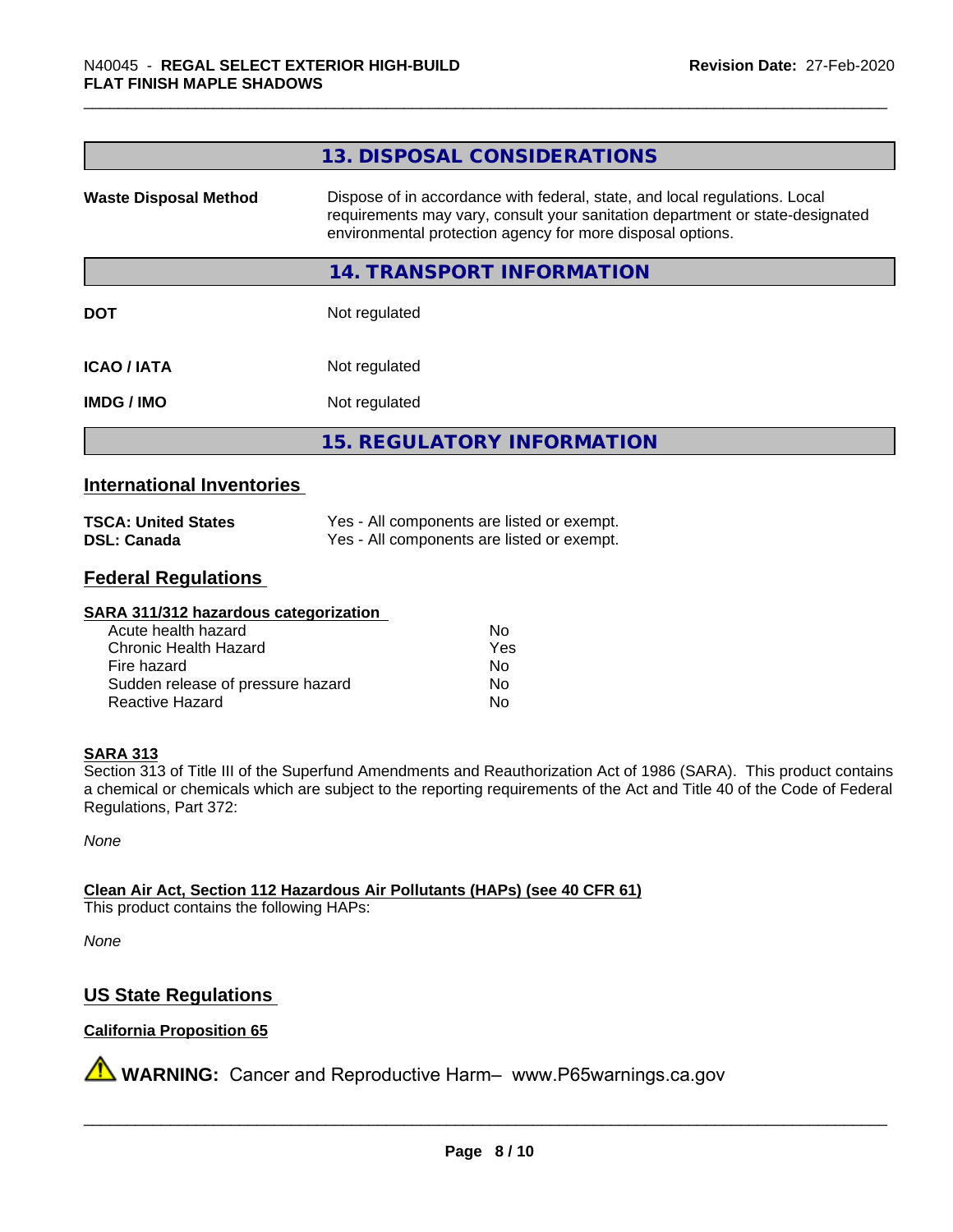#### **State Right-to-Know**

| <b>Chemical name</b>                  | <b>Massachusetts</b> | <b>New Jersey</b> | Pennsylvania |
|---------------------------------------|----------------------|-------------------|--------------|
| Titanium dioxide                      |                      |                   |              |
| Diatomaceous earth                    |                      |                   |              |
| Carbamic acid, 1H-benzimidazol-2-yl-, |                      |                   |              |
| methyl ester                          |                      |                   |              |
| Carbon black                          |                      |                   |              |

#### **Legend**

X - Listed

# **16. OTHER INFORMATION**

**HMIS** - **Health:** 2\* **Flammability:** 0 **Reactivity:** 0 **PPE:** -

#### **HMIS Legend**

- 0 Minimal Hazard
- 1 Slight Hazard
- 2 Moderate Hazard
- 3 Serious Hazard
- 4 Severe Hazard
- Chronic Hazard
- X Consult your supervisor or S.O.P. for "Special" handling instructions.

*Note: The PPE rating has intentionally been left blank. Choose appropriate PPE that will protect employees from the hazards the material will present under the actual normal conditions of use.*

*Caution: HMISÒ ratings are based on a 0-4 rating scale, with 0 representing minimal hazards or risks, and 4 representing significant hazards or risks. Although HMISÒ ratings are not required on MSDSs under 29 CFR 1910.1200, the preparer, has chosen to provide them. HMISÒ ratings are to be used only in conjunction with a fully implemented HMISÒ program by workers who have received appropriate HMISÒ training. HMISÒ is a registered trade and service mark of the NPCA. HMISÒ materials may be purchased exclusively from J. J. Keller (800) 327-6868.*

 **WARNING!** If you scrape, sand, or remove old paint, you may release lead dust. LEAD IS TOXIC. EXPOSURE TO LEAD DUST CAN CAUSE SERIOUS ILLNESS, SUCH AS BRAIN DAMAGE, ESPECIALLY IN CHILDREN. PREGNANT WOMEN SHOULD ALSO AVOID EXPOSURE. Wear a NIOSH approved respirator to control lead exposure. Clean up carefully with a HEPA vacuum and a wet mop. Before you start, find out how to protect yourself and your family by contacting the National Lead Information Hotline at 1-800-424-LEAD or log on to www.epa.gov/lead.

| <b>Prepared By</b>      | <b>Product Stewardship Department</b><br>Benjamin Moore & Co.<br>101 Paragon Drive<br>Montvale, NJ 07645<br>800-225-5554 |
|-------------------------|--------------------------------------------------------------------------------------------------------------------------|
| <b>Revision Date:</b>   | 27-Feb-2020                                                                                                              |
| <b>Revision Summary</b> | Not available                                                                                                            |

#### Disclaimer

The information contained herein is presented in good faith and believed to be accurate as of the effective date shown